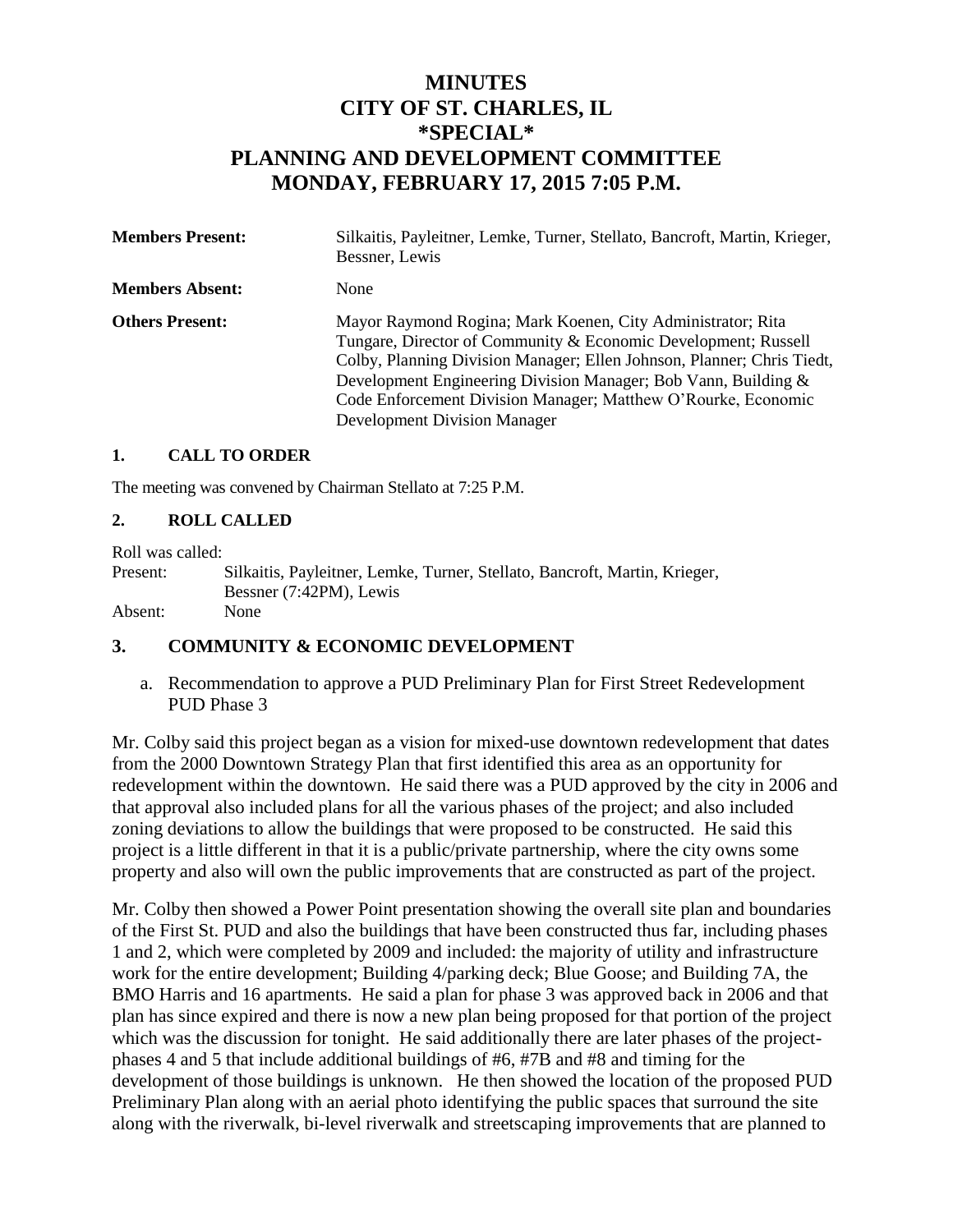occur around the buildings. He then showed the original approved public space designs for the riverwalk, streetscape and also the adjacent East Plaza and stated that the new proposed plan fits within the boundaries of those planned public spaces.

Mr. Colby stated that this was a PUD Preliminary Plan review and he then outlined the process:

Historic Preservation Commission reviewed the impact of the proposed project and also the building architecture and recommended approval on 11/19/14 noting that the plan would have a positive impact on historic nature of downtown and there were a number of favorable design features sited.

Plan Commission reviewed the conformance to approved PUD Ordinances (#2006-Z-29, #2008- Z-22), conformance to other codes both zoning and subdivision standards and site and building design standards and recommended approval on 12/16/14.

Mr. Colby stated that what was being presented that evening for approval was:

For all 3 buildings and Parking deck

- Site and engineering plan with building footprints
- Development data (uses, square footage, height) Architectural plans for:
- Building 1
- $\bullet$  Building 2
- Parking Deck

He said future approvals would include:

- Final Plat of Subdivision-to divide the property into building lots
- Streetscape plans-for the improvement of the right-of-way adjacent to the buildings
- East Plaza plans
- Riverwalk plans
- Architectural Plans for Building 3

He said Staff has conducted a review of the PUD Preliminary Plan and has found the following:

- Proposal complies with PUD standards -Meets maximum building square footage, height -Meets design standards for buildings
- New building program constitutes a plan change -No change to permitted uses
- Ability to meet all codes for building, life safety, engineering -Subject to resolution of all staff comments prior to City Council action

He said there were also some suggested conditions:

- Resolution of all staff review comments prior to City Council action
- Subject to future PUD Preliminary Plan approval of: -Architectural plans for Building 3 -Streetscape, East Plaza, and Riverwalk

Bob Rasmussen-409 Illinois Ave.-said they were there tonight to present their final version of the Preliminary Plan and that last fall the concept was presented to Historic and Plan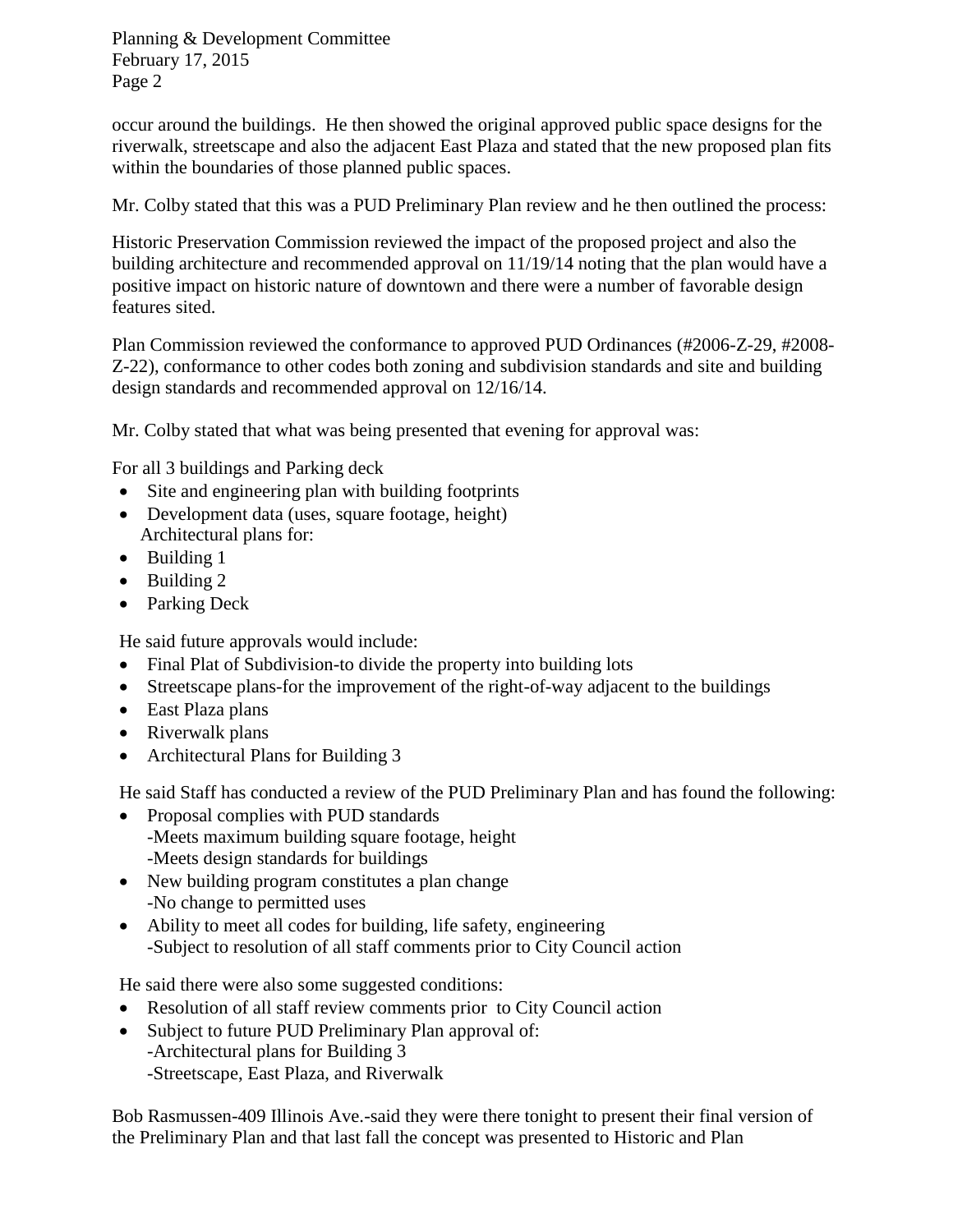Commission who were both favorable. He said they have spent the last couple months with Staff trying to resolve many small engineering issues that needed to be taken care to put the final plan together; and he believes they are very close to a final plan.

Mr. Rasmussen discussed the parking deck. He said there were several concerns early on regarding the parking deck; which is very low, not very tall and very unobtrusive from the viewpoint coming across the bridge. He said there is an entrance from Illinois that goes down to the ground level parking as well as an entrance from First St. that takes a ramp up to the second floor of the deck. He said on the first level they have added a pedestrian and handicapped ramp on the north end of the parking deck which will download right into the open space that they now have on the river; as well as a staircase on the ground level which is a little below grade to come up from below to enter toward the river.

Mr. Rasmussen summarized the building program. He said building 1 and 2 have footprints just shy of 12,000 ft. and are 4-story buildings and will be just shy of 48,000 sq. ft.; building 3 is a 5 story building similar in footprint at 11,966 ft. and 60,000 sq. ft. He said building 1 is a first floor retail building with the top 3 floors being occupied with their partners ALE Solutions; building 2 will be a "for rent" residential building on the top 3-floors to bring bodies into downtown on a daily and nightly basis, and will be a significant impact to the current businesses and also the ones on the first floor; and building 3 will be 4-floors of "for sale" residential/condominiums and first floor retail.

Mr. Rasmussen described the site design. He said the new proposed plan nestles in nicely and will be a pretty view coming across the river. He said the street elevation for Building 1-ALE building- has been designed with the intent of grabbing some of the old Piano Factory looks of trying to recreate the loft look and infill the old factory windows with today's windows and he feels they have done a good job of trying to recreate that look and Historic Commission was excited with what was created. He said the ramp coming from First St. heading to the second level of the parking garage has a pedestrian sidewalk on the south edge to allow for walking up and down from the ramp. He said in looking at the overview it's really important to see all the open space that has been created due to shrinking the project and they anticipate seeing a couple of significant restaurants on the first floor on the north end of buildings 1 and 3. He said the second level of the parking garage is not as tall as the first floor of the buildings so it remains pretty low; and the streetscape coming out of basically the back door of ZaZa's will be the future plaza on the north end of the buildings where they anticipate a great restaurant with some outdoor dining space. He said they tried to add some articulation and different looks to look like the lofts that were created downtown with balconies that protrude which are really common in redevelopment areas. He said that Dan Marshall had a great idea to make the ALE Solutions building look like the Wok n Fire corner to be a little more inviting in moving the entrance from the middle to the end to make the corners prominent and he thinks it's going to be a great addition for that building. He noted that a significant number of employees for ALE would use that entrance which is very close to the parking garage across the street where they would park their cars on a daily basis and that from a landscaping standpoint it would not take much to keep that area looking pretty and not like a parking garage.

Aldr. Silkaitis asked if the entrance to the parking deck on Illinois would be right it/right out, or a full access. Mr. Rasmussen said a full access.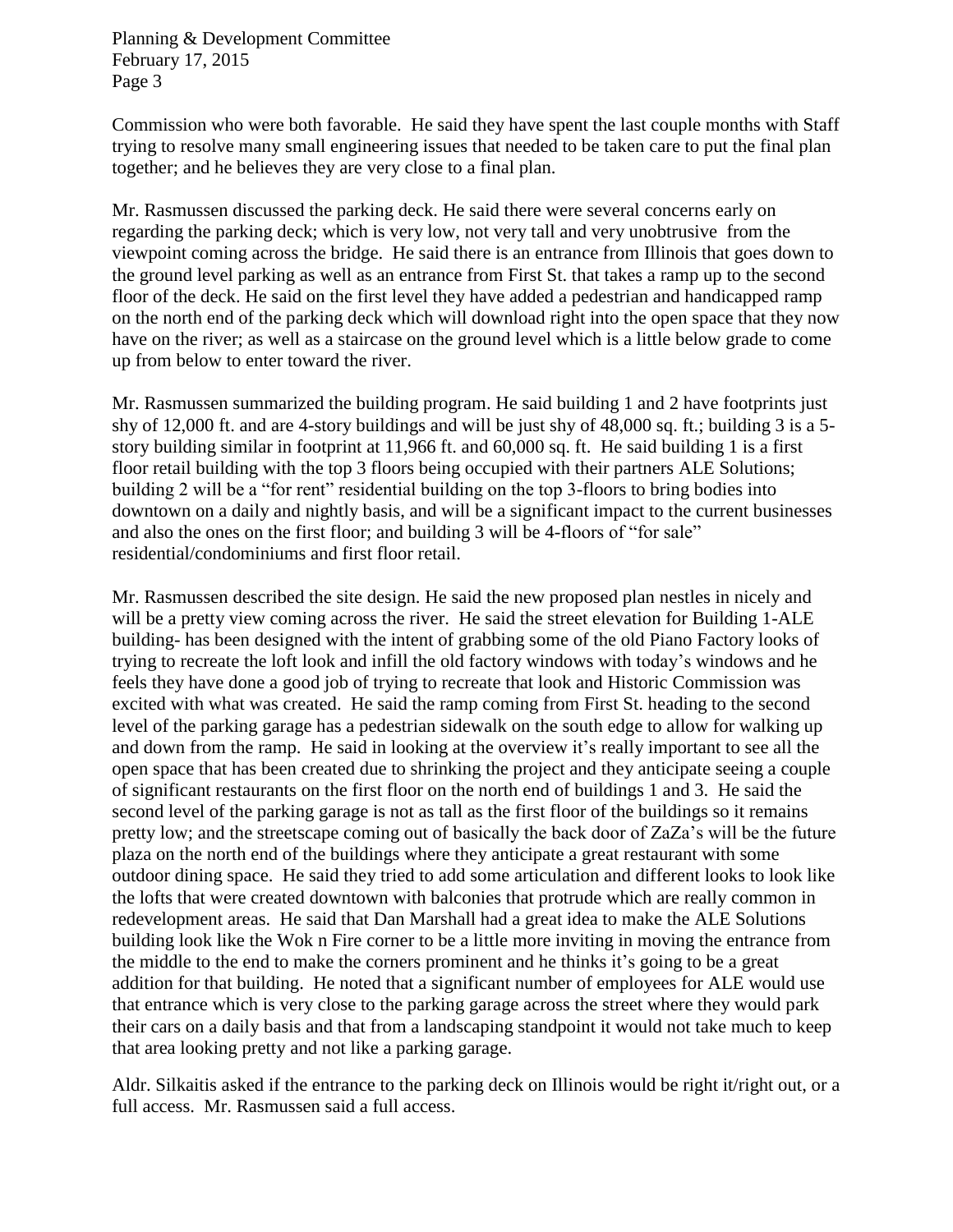Aldr. Lewis said she went back to the minutes from last January and she still has the same concerns with the balconies; she doesn't see a change from what they were a year ago to now and she asked how wide they are. Mr. Rasmussen said about 10ft. from left to right and 4ft. in depth. Aldr. Lewis said her concerns were there being a lot of things on the balconies and she remembers that Mr. Rasmussen stated that as landlords they can restrict what is put on those balconies; she asked if people would be grilling and stated she wanted there to be some strong restrictions. Mr. Rasmussen pointed out that down the street at Milestone Row and at building 7A there are a ton of balconies exactly like these and he doesn't believe that in 9-years that there has been a complaint. He said every single day in managing their properties they make sure things are kept neat and clean; they do not allow storage of bikes and if it does happen they quickly contact the tenant; so he does not have a fear of that because it can be controlled through their leasing and management. He said he also believes the city's code enforcement officer Rob would instantly contact them and he would tell you he has no issue with any of his units and they have 54 residential rentals between here and Heritage Square. Aldr. Lewis stated that this is not the same as the Harris Bank building where those balconies are, this is right along the river on both sides of the building and she just really wants to be sure they stay well kept. Chairman Stellato said he did reach out to both in-house and outside counsel about what the city has in place to help monitor; they would have to be given a license to be able to build those balconies over the sidewalk and the city would then have a say so in what happens on those balconies. He suggested that Mr. Rasmussen bring Aldr. Lewis up to speed with whatever covenants he has in place while he is drafting those; and also that the city has the second layer. Aldr. Lewis said she lives in an older neighborhood, not a PUD, and it can quickly get out of control at some of the properties and she would hate to see that happen on our jewel over at First St.

Aldr. Payleitner said she echoes Aldr. Lewis concerns and she's glad they are being addressed and her question is in regard to the little brick wall for the parking garage; she asked if it were high enough to cover a car. Mr. Rasmussen said the parapet wall that goes up beyond the second floor is not as tall as an SUV, but from ground level you probably will not see the top of the car.

Aldr. Krieger said in regard the balcony issue, she drives by the Illinois and  $5<sup>th</sup>$  Ave. apartments all the time and all she ever sees is Christmas decorations which have always been taken down in a timely fashion; same with the Oaks on  $15<sup>th</sup>$  St. and theirs are always very clean too and she feels there is enough in the Ordinance to properly maintain that and she is comfortable with them.

Aldr. Bessner said regarding the architectural styles, what was the thought process in having 2 buildings with 2 different styles versus what is currently there and what was originally planned. He said he is looking at 2 buildings that were originally going to mirror each other and now it seems there are 3 different architectural styles; not that they are bad, he is just curious on the thought process. Mr. Rasmussen said they mixed the architecture up with some historical and infill like would be seen in any urban setting where no 2 buildings are the same; it was done on purpose and he thinks the third building needs to be different as well.

David Amundson-500 Cedar St.-asked how wide the sidewalks are compared to the sidewalks already built on First St. Mr. Tiedt said about the same size. Mr. Amundson asked if they could be at least 3ft. wider because he feels one of the failings of First St. as it exists is not enough room for urban theater for merchants to pull things out for sidewalk sales and café tables, between the planting beds and the sidewalk there is not room for vibrancy there. He said this is urban theater and grills with people cooking out and people watching people is what we want;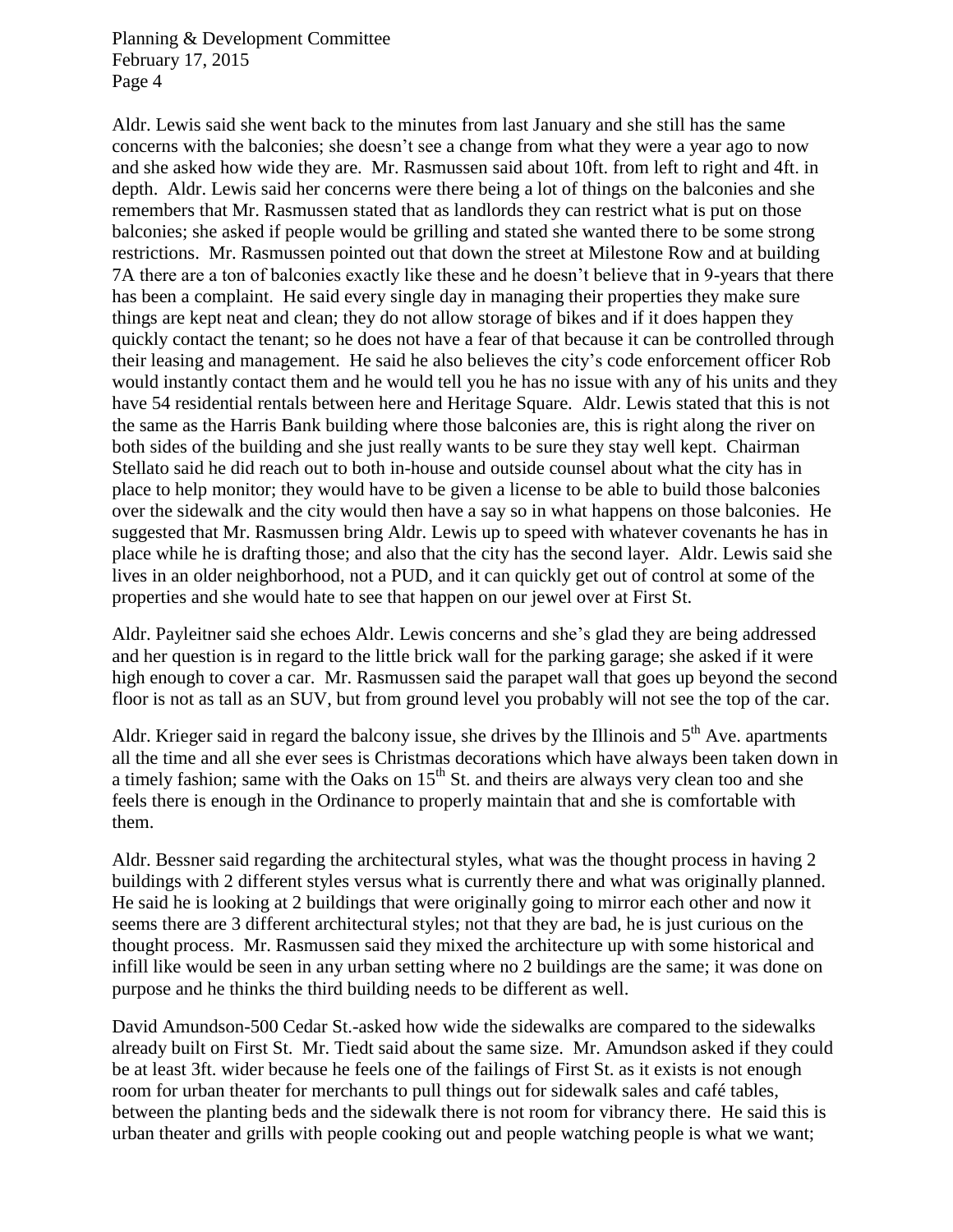we don't want old TV's and things like that, but if the balconies are made too sterile it will not be inviting; and he thinks if the city is too onerous on what they can and cannot do we will shoot ourselves in the foot.

Kim Malay-526 S.  $16<sup>th</sup>$  St.-said she has watched this project from its conception to now and she was not thrilled with the original proposal of the architecture of the buildings; but she really thinks they have now come up with a nice plan and from a Historic Preservation Commission end of things they were really happy to see it and she thinks it's a better plan all the way around.

Tom Anderson-712 Horne St.- said retail on both sides of the street is very exciting; he has been part of the Downtown Partnership for years and that's a factor to really have shoppers go back and forth and having businesses there to send people to the local restaurants. He said design wise he has always likes Dan Marshall's work and he thinks he has some nice creations with what the buildings look like. He suggested in regard to the sidewalk that maybe something could be done differently with the landscape or treescapes to have it flow easier. He said building 3 looks like it overhangs the existing wall that goes down to the  $2<sup>nd</sup>$  level, so it looks like you would have to cantilever around the second level and what is going to happen along the river in particular on the north east corner building 3. He asked if they are planning a nice upper level walk and a nice lower level walk which is there now and could be used more. Chairman Stellato stated that building 3 would be discussed in the future. Mr. Rasmussen said that the building 3 footprint is exactly the way it was before so it doesn't get anywhere near the retaining wall and it's still the same amount of upper walk way, close to 20 ft. Mr. Anderson said his comment was that an upper and lower walk would be a nice element to have; but his big concern is overall downtown parking; as soon as ALE moves and that building is empty there will be people in there and the lots across the street. He said it depends on the tenant base and this is all public and the city is responsible to manage the parking lots because the residents are not going to be excited about coming to a place that just is not convenient to them for parking. He said there's a mixed use of all day parkers who are working and then the shoppers coming and going; so the element we have here is 2 parking lots-Illinois and First St.-for the shopper and day people it will be a dead end parking lot; there is no flow. He suggested signage to say "lot full" or "2-stalls left" to manage the parking.

Paul Lencioni-300 S. 2<sup>nd</sup> St.-Said this is 2-3 decades of hopes, dreams and vision and he took a second to commend everybody in the room and said to not lose sight of all the sacrifices that people have made to get us here; all the great work that has gone in to getting all these plans here; he commended the developers, city leadership and everybody who has had the vision to take on a very difficult project. He said that he will do everything he can and talk to everyone he can to help really bring this in with the support of the city and the community because that will be the difference between success and failure; how much all of us support the things that happen here to give good honest comment and then stay out of the way; nothing will ever be perfect but it will be good if we allow you to make it good and do your jobs. He said he is there to pledge his support and say thank you for getting this far right now, he is excited to see what is done and he can hardly wait to enjoy the restaurants and meet all the new people who will occupy the new spaces and keep up the good work, everybody.

Vanessa Bell Lasota-1510 Howard St.-said as a resident who as followed this project and lived here for some time, she was a tough sell on anything being higher than the Hotel Baker with her view of the town's history, but she is really sold on the new appearance and the hard work and character that has gone into it. She noted that the Comprehensive Plan does state that "we want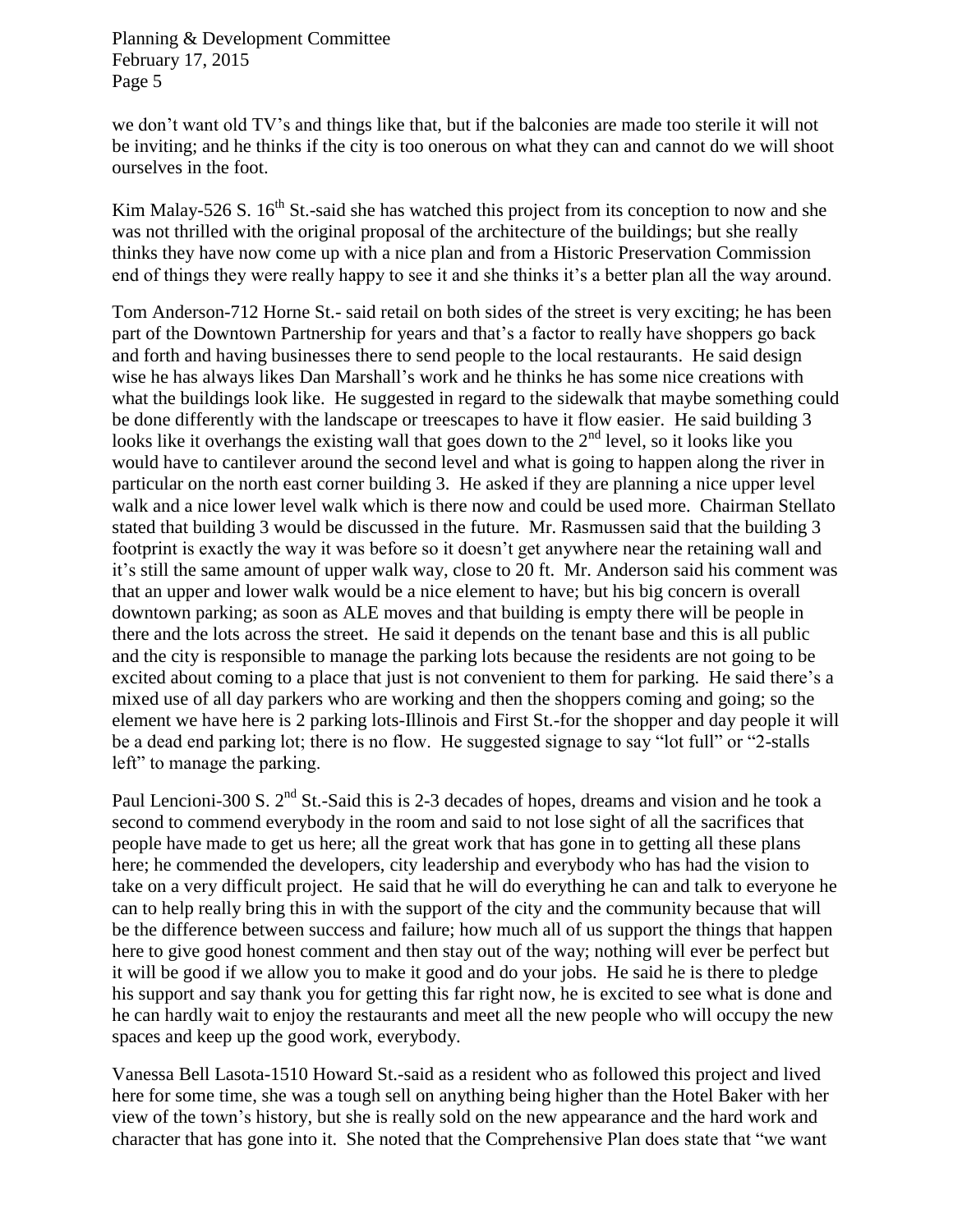to create pedestrian flow" and as she looks forward to the streetscape that is coming and to some urban aspects, like urban gardens or urban green, to soften the edges around to make the gathering places more warm because the one thing we lost on Main St. could be gained here and she sees a lot of promise and congratulations.

# **Aldr. Turner made a motion to recommend approval of a PUD Preliminary Plan for First Street Redevelopment PUD Phase 3. Seconded by Aldr. Bancroft.**

Roll Call:

Ayes: Silkaitis, Payleitner, Lemke, Turner, Bancroft, Martin, Krieger, Bessner, Lewis Nays: Absent: Abstain: Motion Carried. 9-0.

Chairman Stellato stated that the next item on the agenda for discussion tonight is the redevelopment agreement which will make both sides promise what they are going to do and deliver to get this project done; it's the business aspect of this plan.

b. Recommendation to approve a Redevelopment Agreement with First Street Development II, LLC regarding First Street Redevelopment PUD Phase 3.

Ms. Tungare said the city had entered in to a redevelopment agreement with the developer for First Street in 2006 and that original agreement was terminated in 2014. She said what is now before Committee is a new Redevelopment Agreement that staff and the developer have negotiated to facilitate the development of the plan that was just approved as the previous agenda item. She said this has been a joint effort between city staff, legal counsel and the developer. She said the Redevelopment Agreement outlines the developer's obligations, the city's obligations as well as certain business terms.

Ms. Tungare shared a few salient items of the Redevelopment Agreement:

-This agreement will only pertain to the phase 3 property.

-The city owns and controls all of the property within the phase 3 site; including the Harris Bank piece which was recently conveyed over by the developer to the city. -Construction schedule for all 3-buildings:

-Building 1-ALE Solutions and the parking deck will commence spring/summer of 2015.

-Developer intends to commence site work in spring 2015.

-Commence work by July 2015 on building 1and the parking deck.

-Work will commence on building 2 in spring 2016.

-Work will commence on building 3 along the river in spring 2017.

Ms. Tungare said dates have already been established in the agreement and the developer is to open up a construction escrow with the city as well as to commence construction; so in addition to the construction schedule with the target start dates and target completion dates, there are also defaults that have been outlined in the redevelopment agreement. She also shared certain business terms- The land will be transferred to the developer on a building by building basis at no cost, the city will not be conveying all the property at one time to the developer. She said there are certain conditions that the developer has to meet in addition to the construction schedule for the land to be transferred over the developer and those preconditions have been established and outlined in the agreement. She said the city is agreeing to pay up to a maximum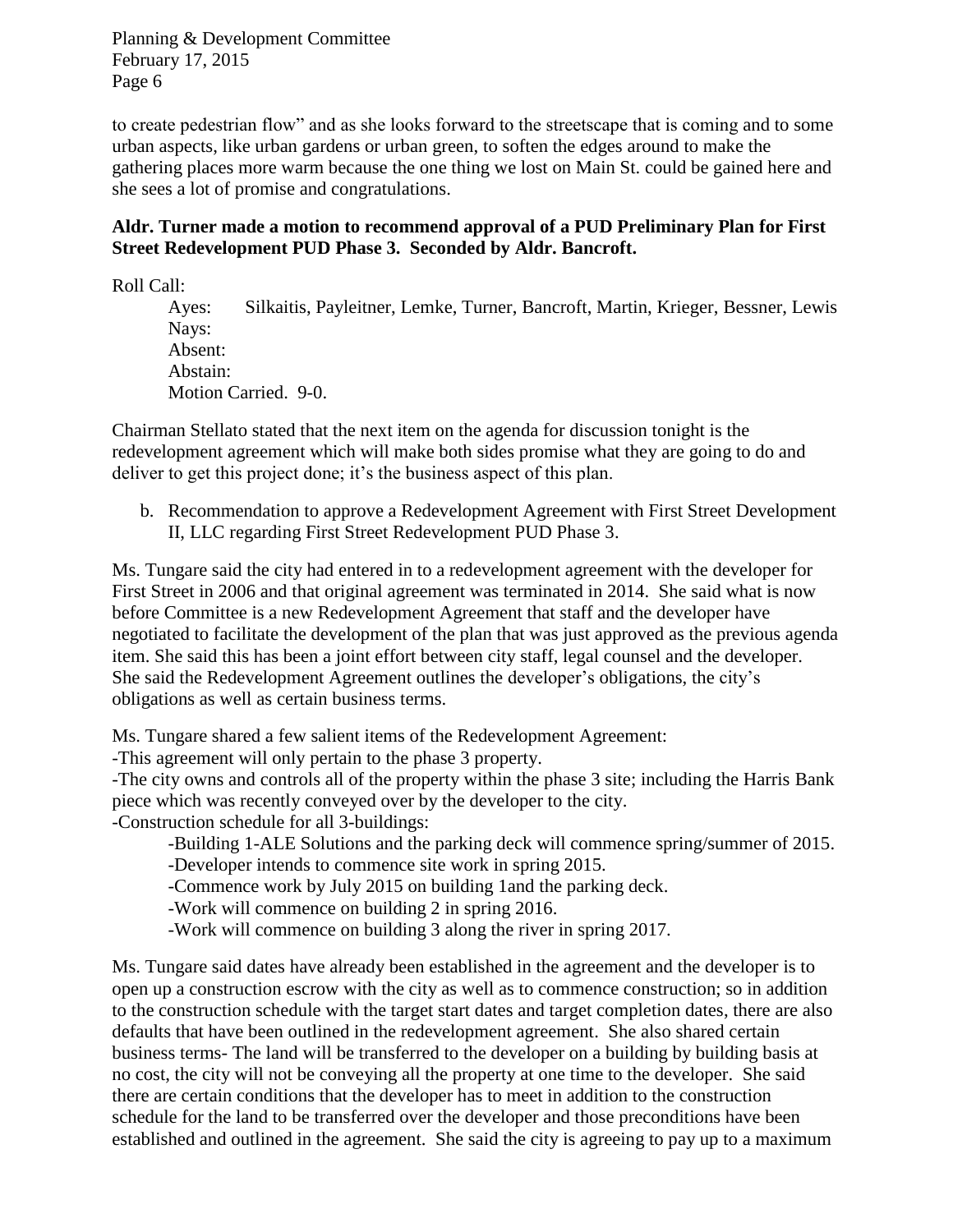of \$1.9 million for the public parking deck which is the cap in the agreement and the deck shall be constructed by the developer in accordance with plans and specifications that will be approved by the city. She said the city and developer have always been aware that there is some environmental remediation that will be required on the phase 3 site and Chris Tiedt with city staff has been working with Huff & Huff over the past several weeks as a third party consultant to determine the cost of disposing of bad soils and environmental remediation and the city's contribution in the redevelopment agreement has been capped at \$60,000 for buildings 1, 2 and 3. She said the agreement also outlines the city's obligation to pay the Kane County Transportation Impact Fee for the phase 3 property and that has been capped at \$60,000 and she gives credit to Chris Tiedt who has been in communication with Kane County's Dept. of Transportation, who have agreed to the original fee that was calculated in 2006, which is consistent with the city's commitment in the original redevelopment agreement. She said there is a lot of meat and substance to the agreement but the above are salient features and at this time staff is respectfully requesting that Committee recommend approval of the Redevelopment Agreement contingent on resolution of all staff comments prior to final City Council action on March 2, 2015 for both the PUD Preliminary Plan and the Redevelopment Agreement as the developer is looking to start breaking ground on this project as soon as possible.

Chairman Stellato clarified that the Kane County Transportation Impact fee would only be paid as each building is completed; so to divide that by 3 it would the \$60,000 cap divided by 3 to be roughly \$20,000 per building. Ms. Tungare said correct; the redevelopment agreement actually does include the impact Kane County Transportation Impact fee building by building. Chairman Stellato clarified that in regard to the environmental remediation that the entire site would be cleaned even if the developer only builds one building and goes away the site will be cleaned, the parking deck done and the city will then have 2 buildable pads on a clean site. Ms. Tungare said correct.

Aldr. Turner asked who owns the land for buildings 6, 7B and 8, the ones that will still be vacant after this. Ms. Tungare said the remaining phases of the development are not part of this redevelopment agreement but the city owns that land.

Tom Anderson-asked about the schedule which states 2015 there would be a new building built and 2016 and 2017 and he thinks that's pretty aggressive; will it happen. Mr. Rasmussen said yes.

# **Aldr. Turner made a motion to recommend approval of a Redevelopment Agreement with First Street Development II, LLC regarding First Street Redevelopment PUD Phase 3, subject to resolution of all staff comments. Seconded by Aldr. Bessner.**

Roll Call:

Ayes: Silkaitis, Payleitner, Lemke, Turner, Bancroft, Martin, Krieger, Bessner, Lewis Nays: Absent: Abstain: Motion Carried. 9-0.

Chairman Stellato commended staff/dept. heads on a fantastic job and wanted to thank them personally.

# **4. ADDITIONAL BUSINESS-**None.